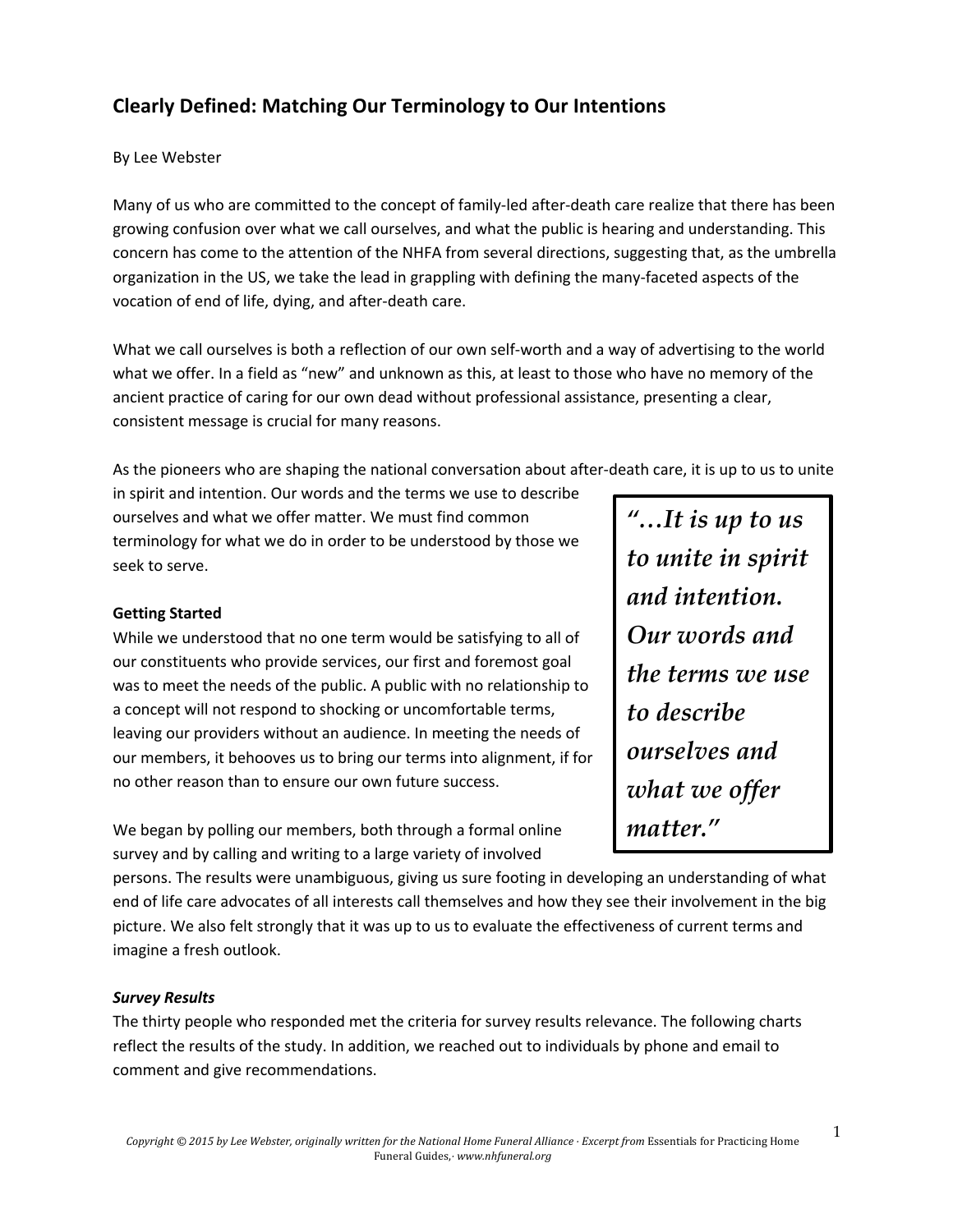Asked to choose one definition that best described a person who helps a family with after-death care of the body, 76.6% selected home funeral guide, with 13.3% selecting death midwife.



Figure 1 Home Funeral Guide

When asked what best describes a person who works with a dying person to help facilitate a smooth or conscious death, 63.3% chose death midwife, with death doula a far second at 16.6%. Though death midwife is used commonly in some parts of the country, many people felt strongly that the early term Transition Guide might be better recognized, less threatening, and more readily accepted in public and medical spheres.



Figure 2 End of Life Transition Guide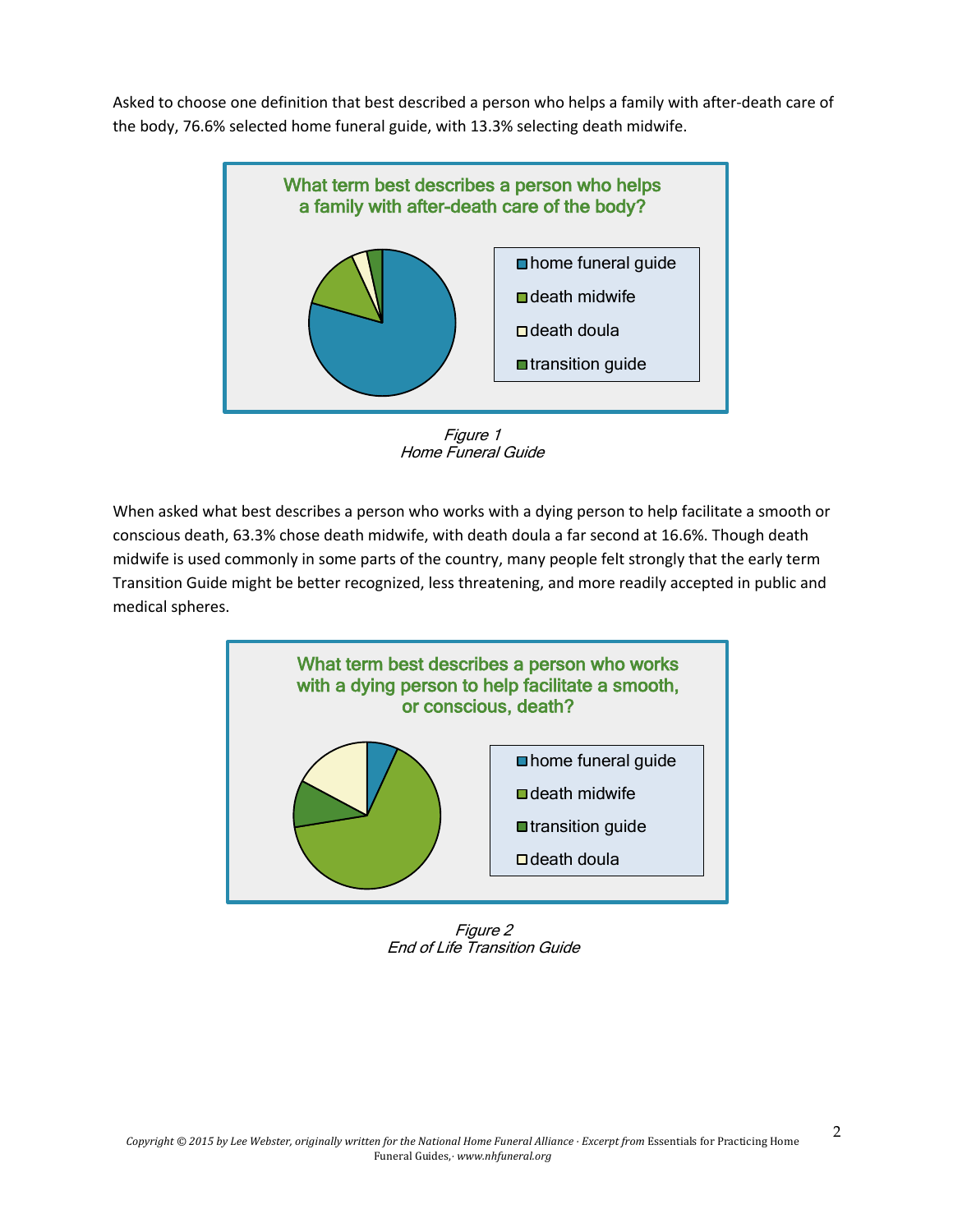The term celebrant was the easy choice for someone who officiates at a funeral service at 93.3%.



Celebrant

The hardest term to determine was for when one both aids the dying person and stays to help the family with after-death body care. Home funeral guides edged out death midwives at 30% and 26.6% respectively, but death and dying guide and transition guide were still in the running at 16.6% and 13.3%. Due to the strong and relatively even split between the terms, many members voiced that a fresh, more universal term might better serve to describe someone who provides a full spectrum of death and dying services.



Figure 4 Death and Dying Guide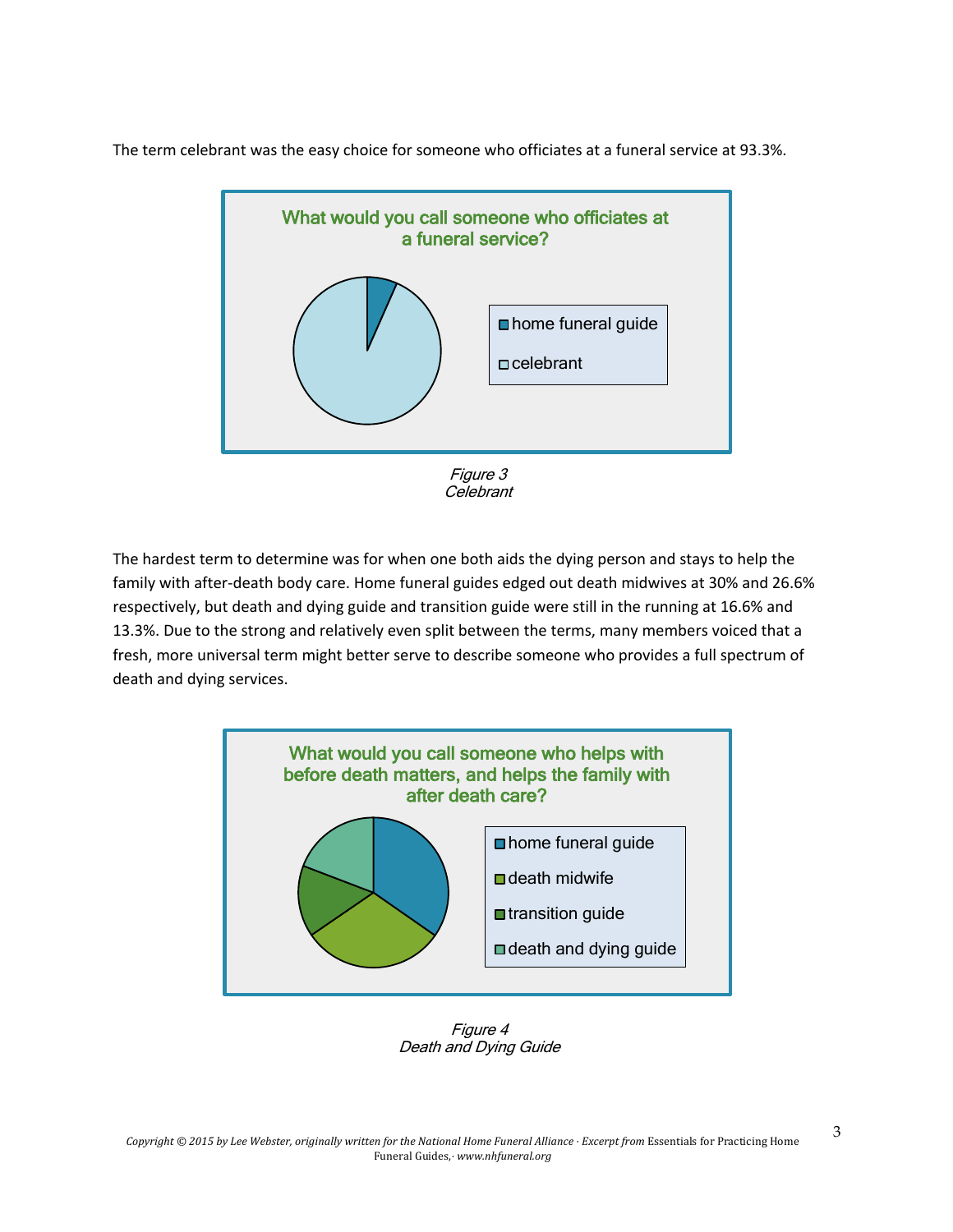### **Defining the Problem**

Results of the survey, along with many and varied discussions, helped answer some questions while bringing up new trains of thought. As we explored, more terms were discovered that individuals were using to satisfy their perceptions of their own unique offerings. Several concerns were identified through this process.

### *Establishing Credibility*

There is a lack of consistency in terminology distinguishing those who provide before and after-death care. This may create a perception from those we seek to serve that we are disorganized, unprofessional, or on the fringe. Since people are trying to wrap their heads around new concepts, having multiple, hazy usage may make it even harder for the public to envision and adopt these new ways in lieu of conventional practices that rely on a professional industry that has a well-established language and marketing brand.

### *Creating Our Own Brand*

Without a clear understanding of what end of life educators offer based on their title, the people we are trying to reach will not know who or what to ask for if they want a specific service. Clearly separating what we call ourselves when providing before or after-death care offerings is one step toward clarity. Someone who provides a fuller range of services also needs a term that is easily recognizable.

For those trying to raise awareness about their services, undefined or misunderstood terms make it difficult to help educate and inform the public. This includes having a thoughtful, coherent and consistent reply for members of the media who are in a position to expand our reach. And since the internet is one of our major tools in getting the word out, search engines must be able to find us easily with a few succinct key words.

Our own members in this fast-growing movement are clamoring for consistent and understandable terminology for 'what we do'. Clear role definitions will inspire confidence by reflecting our ability to market ourselves effectively and deliver on our promises of quality care in whatever area we feel we are qualified.

### *Choosing Wisely*

So what was the criteria for choosing titles that adequately convey a consistent message and have a chance of becoming instantly

*"Clear role definitions will inspire confidence by reflecting our ability to market ourselves effectively and deliver on our promises of quality care in whatever area we feel we are qualified."*

recognizable? We developed the following set of considerations to guide us:

- § Titles must sound mainstream, be non-threatening, and be easy to understand.
- § Descriptors need to get the idea across in everyday language.
- Terminology needs to easily integrate into a medical environment and language lexicon.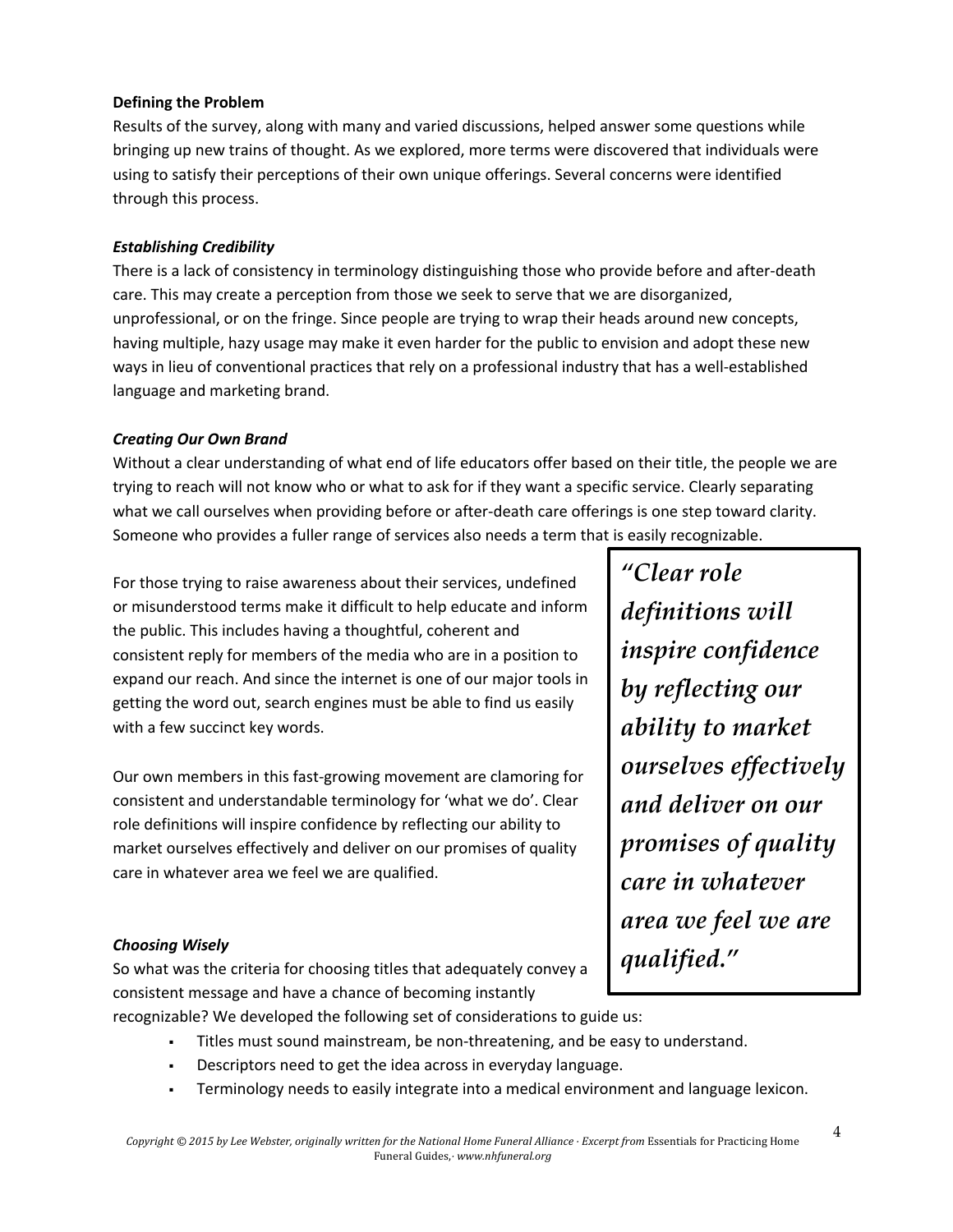§ Terms must translate well across regional cultures and generations, faiths and worldviews.

The role of the NHFA is to educate, not regulate, but it is also to provide leadership. We recognize that we will never reach 100% agreement about what terms to use. What we do agree on is that this proposal does not require others to use a specific term – we simply define the terminology that the National Home Funeral Alliance will be using going forward, and encourage our members to do so as well. This approach also gives us the freedom to grow, change and redefine as this movement matures.

#### **Terms and Definitions for End of Life Service Providers**

After careful consideration of the data and research from a wide variety of resources and individuals, the NHFA has chosen to employ the following terms:

#### **Death and Dying Guide**

One who works with the dying person and family to accompany them throughout the death experience, facilitates family-led after-death home or facility care, and may attend to spiritual and ceremonial needs as requested

#### **End-of-Life Guide**

One who accompanies a dying person and/or family and friends through a personal, intentional, and conscious dying process to achieve a conscious death

#### **Home Funeral Guide**

One who empowers families and/or friends to care for their own dead, including educating, consulting, and guiding them through after-death care

#### **Celebrant**

One who works with family and/or friends to co-create a highly customized ceremony (for funeral, memorial, celebration of life)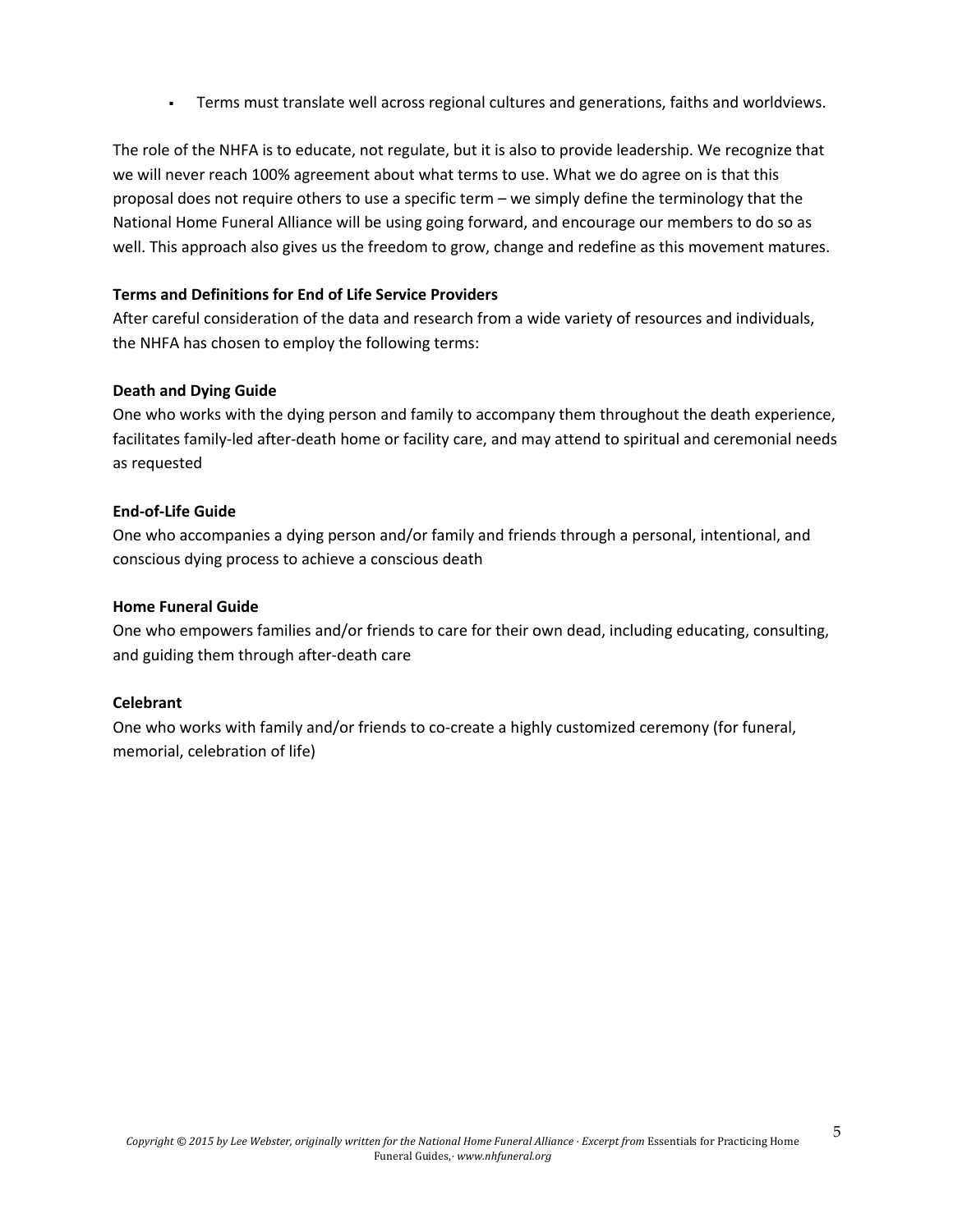

Copyright © 2016, Courtesy of the National Home Funeral Alliance, homefuneralalliance.org



## **Terms and Definitions for Advocates and Educators**

### **Home Funeral Advocate, Home Funeral Educator**

While not included in the lexicon of end of life care providers who educate families through consulting, coaching, demonstration and myriad other means *privately*, home funeral advocates/educators do vitally important work by educating *publicly* through presentations, workshops, local tabling opportunities, and other events aimed at developing a global understanding of the home funeral movement.

### **Glossary of Related Funeral and Disposition Terms**

**Home Vigil** — (also known as *lying in honor*, *visitation*) the period between death and final disposition that may include family and community visitation in the home or place of rest for the purpose of acknowledging the death, supporting the family, and validating grief while offering the opportunity for private goodbyes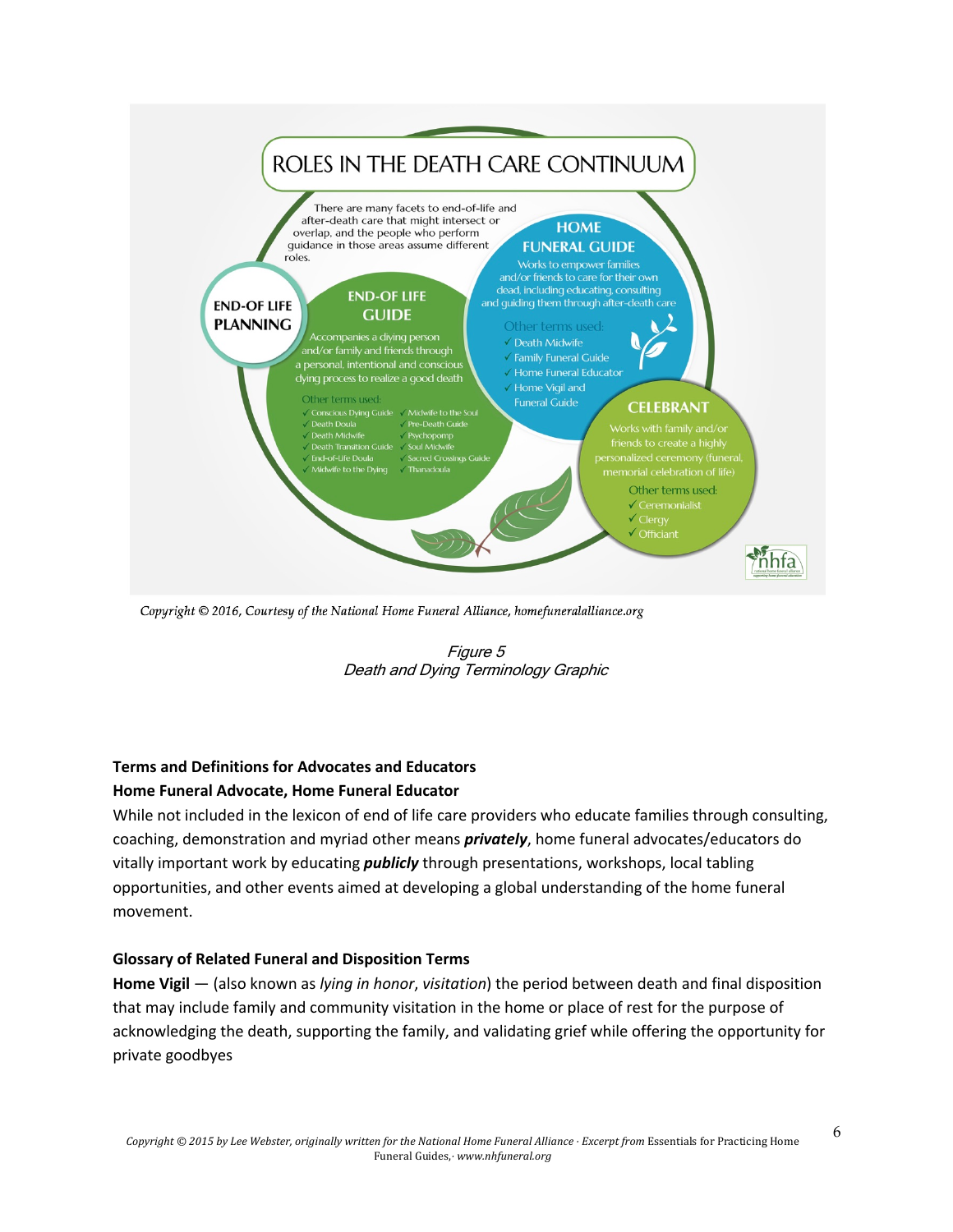**Community Care Group** — often called *threshold groups* or *threshold circles*, community care groups are trained to care for and support others within their group or the larger community during the home funeral period (death to final disposition)

**Conventional Burial —** final disposition by full body burial in the earth in a casket or, which is usually buried in a concrete, plastic or fiberglass vault for purposes of maintenance of the lawn cemetery

**Crematory —** (aka *crematorium*, *cremator* or *retort*) a place where cremation takes place

**Green Funeral** — after-death care that employs environmentally-responsible practices, that may include organic, noninvasive preservation techniques of the body; use of locally sourced materials such as native pine caskets or hand sewn shrouds made by regional craftspeople; wildflowers; natural burial; or other regional opportunities or practices

**Green or Natural Burial** — final disposition by full body burial in a hybrid cemetery, natural or conservation burial ground or preserve that allows decomposition processes to occur naturally; eschews embalming fluid, concrete or plastic vaults, rainforest wood and metal caskets, pesticide or herbicide use

**Home Burial** — final disposition by full body burial in the earth on private family property

**Disposition** *–* the final step in after-death care where the remains of the deceased are either buried in the ground or entered into a cremation retort (*legal place of disposition in a cremation is the crematory*)

**Home Funeral** — family or community-directed after-death care from the time of death through final disposition; may occur in home or other setting; may or may not include professional assistance; may or may not include a vigil, ceremony, or memorial service

**Interment** — the act of burying a dead person

**Inurnment** — the act of placing cremated remains in an urn; may also refer to placing the urn in a location such as the ground or in an above ground columbarium

**Scattering** — when cremated remains are released to the air, sea or earth without burial

**Threshold Choir** — chapter of a national non-profit organization choir that sing to people on the threshold of dying, to soothe and reassure the dying, their family, friends and caregivers